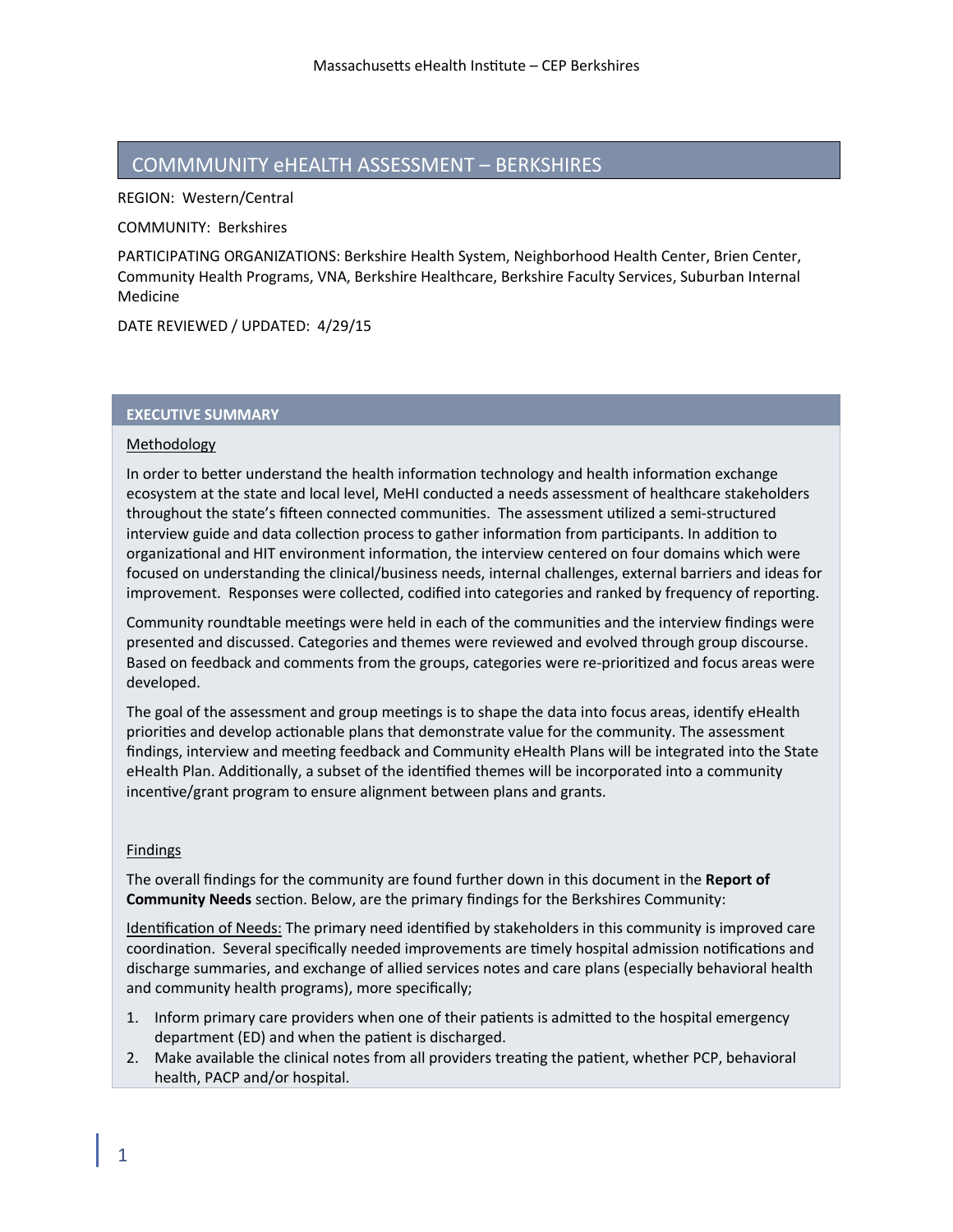- 3. Exchange discrete clinical data for specific purposes such as medication lists for medication reconciliation, active problem list, allergies and vital signs if they can be incorporated into EHRs or a shared clinical summary.
- 4. Send/receive clinical information from hospitals to post-acute care providers upon discharge.

Identification of Internal Challenges and External Barriers: The primary barriers identified by stakeholders to addressing these needs are as follows:

- 1. The regulatory/consent models required to share sensitive patient information across care settings and organizations is too burdensome and inhibits care coordination, especially as it relates to behavioral health and substance abuse.
- 2. Time, difficulty and cost of integration for small-medium size providers is high. Without technical and financial assistance, it will be nearly impossible for independent providers or groups to integrate at the levels required for reliable and consistent care coordination.
- 3. Lack of clarity on the use of the tools. For example, the HIway versus the local exchange versus other methods such as lab interfaces.
- 4. Lack of vendor alignment and capable electronic health record (EHR) systems at some organizations.
- 5. Funding is difficult in the Berkshires due to the lower population density to help fund investments in technology.

Identification of Path Forward: Stakeholders identified the following initiatives to address needs and barriers:

- 1. Define a set of local, regional and state uses of HIT and HIE to meet the goal of improving care coordination (as defined above), prioritize these as a community, with time, cost and technology scope definitions, then begin from the highest priority in solving the challenges.
- 2. Support and build upon the local exchange platform to enable more rapid development and adoption by the community.
- 3. Identify where specific gaps are in the community such as the need for an interface to the Brien Center (behavioral health), then address gaps in the prioritization across the community in a coordinated effort among all organizations.
- 4. Identify opportunities to leverage or re-use work developed elsewhere or in other communities to bring to the Berkshires to help solve challenges.
- 5. Identify funding sources to help build a sustainable infrastructure for exchange. Leverage alreadymade investments and build open, re-usable pathways and methods that work for all.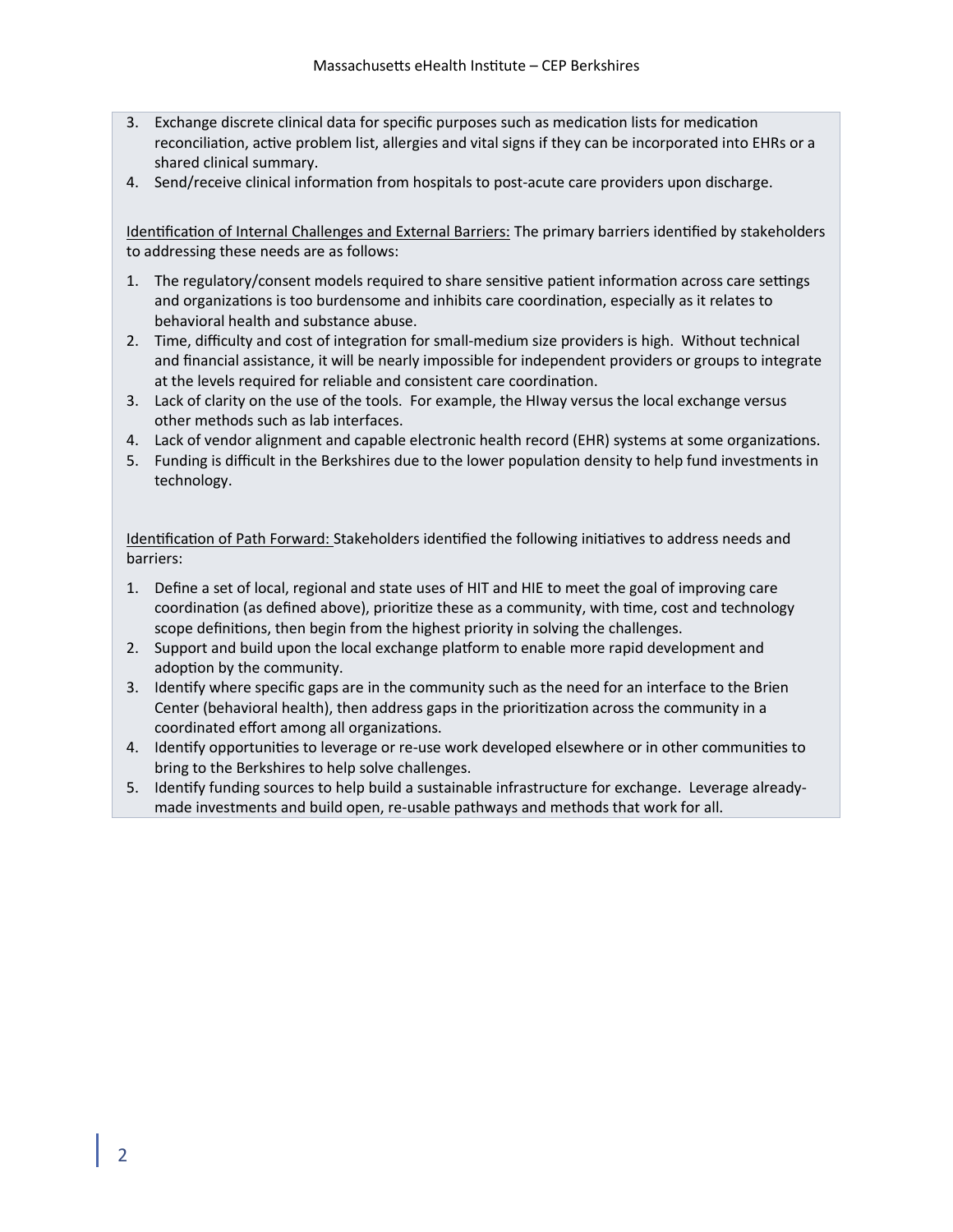Table 1: The fifteen communities comprise the foundational framework for the Connected Communities Program. These are aligned with the Health Policy Commission's Secondary Service Markets.



#### **COMMUNITY DEMOGRAPHIC**

Population - Total population of the Berkshires Community is 132,313 living in the 893.14 square mile area. The population density is estimated at 148.14 persons per square mile which is much lower than the Massachusetts population density of 847.02 persons per square mile. Between 2000 and 2010 the population in the Berkshires Community fell by 3,700 persons, a change of -2.71%.

Income Per Capita - For the Berkshires Community the income per capita is \$29,029. Massachusetts statewide income per capita at \$35,763.

Poverty – In the Berkshires Community, 26.98% or 37,539 individuals are living in households with income below 200% of FPL and 12.74% or 16,108 individuals are living in households with income below 100% FPL. These percentage rates are higher than the Massachusetts state rates in the same categories.

Linguistically Isolated Populations – The Berkshires Community has a low percent of linguistically isolated populations at 0.97%. This indicator reports the percentage of the population aged five and older who live in a home in which no person 14 years old and over speaks only English, or in which no person 14 years and over speaks a non-English language and speak English "very well." The Massachusetts state percentage is 5.19%

Population with Limited English Proficiency – This indicator reports the percentage of population aged five and older who speak a language other than English at home and speak English less than "very well." In the Berkshires Community, this indicator is 2.34% compared to the Massachusetts state indicator of 8.87%.

Population by Race Alone - The racial make-up of the Berkshires Community is 92.64% White, 2.61% Black, 1.29% Asian, 0.23% Native American, 0.03% Native Hawaiian, 0.84% Some Other Race and 2.35% Multiple Races.

Information acquired from **Community Commons** <http://www.communitycommons.org/> (as of 3/31/15)

See **Attachment-1** for information on Community Commons, reporting methodology and data sources.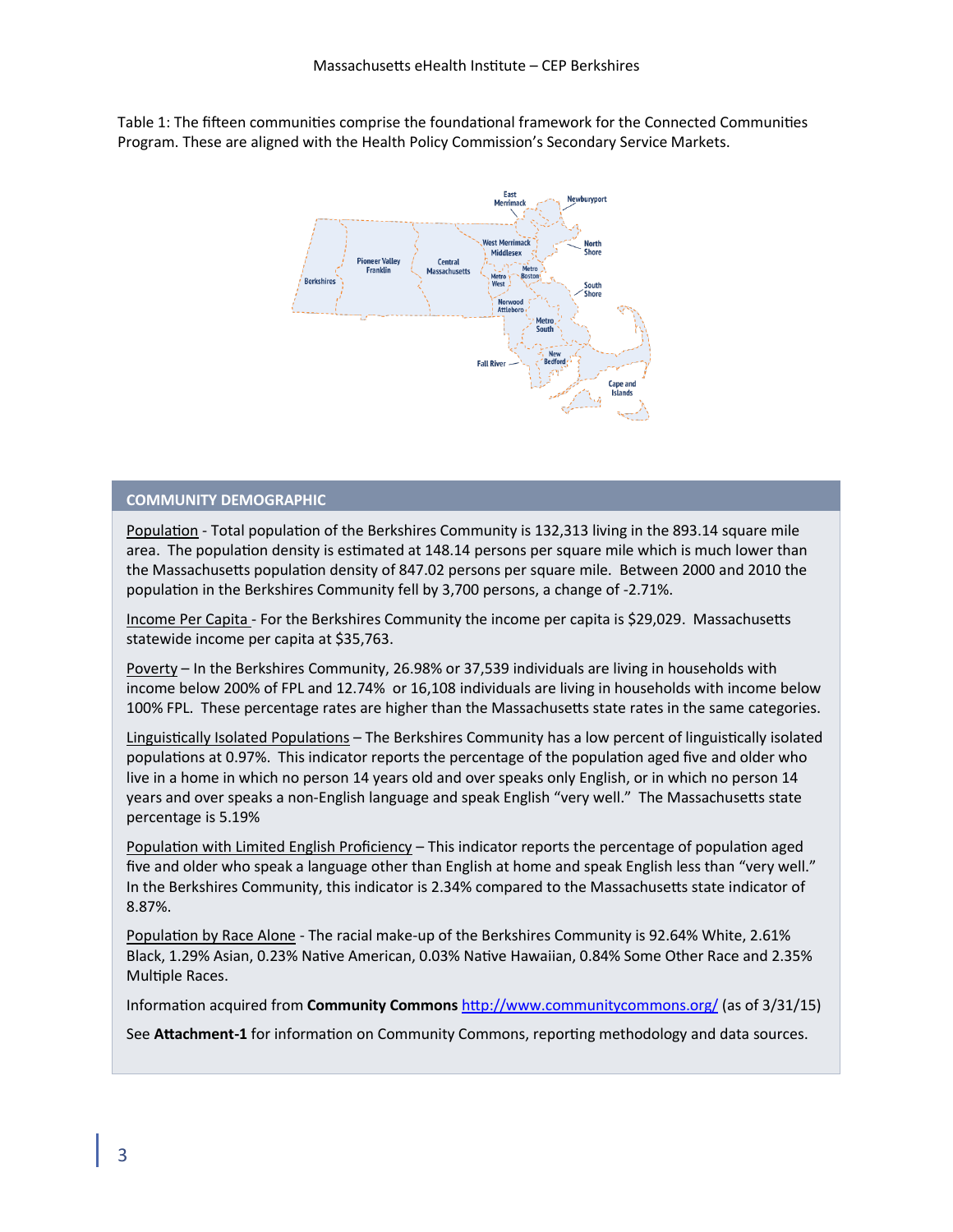## **HEALTHCARE LANDSCAPE**

Access to Primary Care – The Berkshires Community has 111.27 primary care physicians per 100,000 population. The Massachusetts state rate is 102.65 per 100,000 population. Doctors classified as "primary care physicians" by AMA include: General Family Medicine MDs and DOs, General Practice MDs and DOs, General Internal Medicine MDs and General Pediatrics MDs. Physicians age 75 and over and physicians practicing sub-specialties within listed specialties are excluded.

Lack of a Consistent Source to Primary Care – This indicator reports the percentage of adults aged 18 and older who self-report that they do not have at least one person who they think of as their personal doctor or health care provider. For the Berkshires Community, this indicator is 11.16%, or 15,450 people. This is slightly below the state indicator of 11.53%. This indicator is relevant because access to regular primary care is important to preventing major health issues and emergency department visits.

Facilities Designated as Health Professional Shortage Areas (HPSA) – The Berkshires Community has a total of three HPSA facility designations; one in primary care facilities, one in mental health care facilities and one in dental health care facilities. The state of Massachusetts has a total of 154 HPSA facility designations; 54 in primary care facilities, 50 in mental health care facilities and 50 in dental health care facilities.

Population Receiving Medicaid - In the Berkshires Community, the percent of insured population receiving Medicaid is 26.15%, or 32,906 of the total population for whom insurance status is determined. This indicator reports the percentage of the population with insurance enrolled in Medicaid (or other means-tested public health insurance). This indicator is higher than the Massachusetts state indicator of 21.41%.

Information acquired from **Community Commons** <http://www.communitycommons.org/> (as of 3/31/15)

See **Attachment-1** for information on Community Commons, reporting methodology and data sources.

### Healthcare Organizations in the Community

The table below indicates the type and number of healthcare organizations known to MeHI. This is representative and not intended to be a complete inventory or count of healthcare organizations in the region.

| Connected Community: Berkshires (52 records)* | # Organizations |
|-----------------------------------------------|-----------------|
| Hospital, General                             | 3               |
| Long-Term Post-Acute Care                     | 16              |
| Ambulatory, General                           | 18              |
| <b>Community Health Centers</b>               | 3               |
| IDN/Health System/Network                     | 6               |
| <b>Behavioral Health</b>                      | 6               |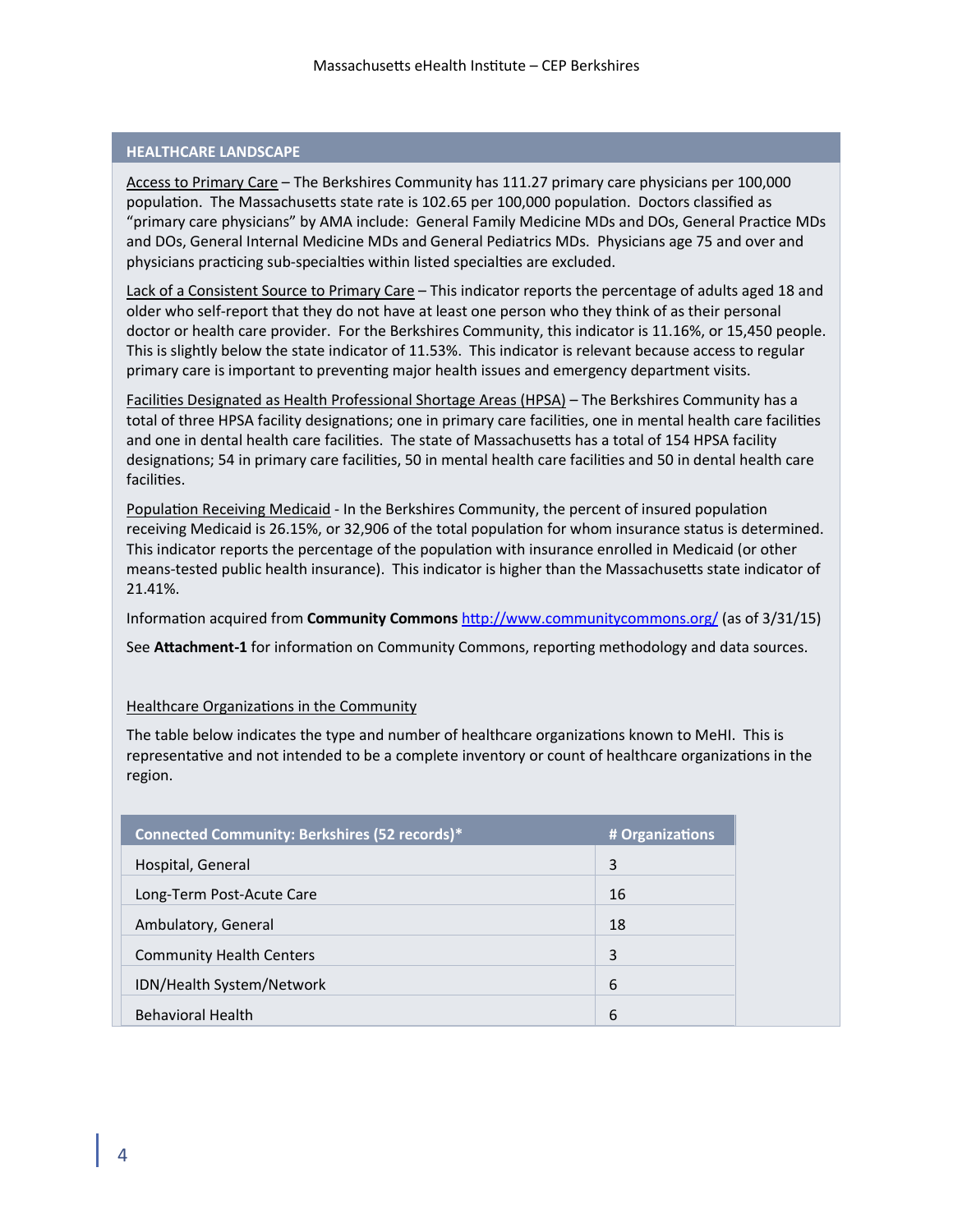### **REPORT OF COMMUNITY NEEDS**

MeHI performed a needs assessment of healthcare providers and stakeholders representing the Berkshires community. The assessment was comprised of stakeholder interviews which followed a semistructured interview guide and data collection process. In addition to organizational and HIT environment information, the interview centered on four domains which were focused on understanding clinical/business needs, internal challenges, external barriers and ideas for improvement. Responses were collected, codified and prioritized. Community roundtable meetings were held in each of the communities and the interview data was discussed and re-prioritized based on feedback from the roundtable group. Categories and themes were shared at the community roundtables and evolved through group discourse.

During community roundtable sessions, stakeholders were presented with the state and regional interview findings and engaged in a much deeper review, discussion and clarification of categories and themes. The multi-stakeholder review yielded a much richer understanding of the local needs, barriers and the experiences of some of the different care sectors within the community. As such, the group was able to **re-prioritize** certain areas that they felt would be the most essential and valuable to focus on within the community.

#### **Reported Clinical-Business Needs**

What clinical or business needs are you trying to solve with technology?

Reporting Area-Frequency

| <b>Clinical-Business Needs</b>               | <b>Berkshires</b> | <b>MA</b> |
|----------------------------------------------|-------------------|-----------|
| <b>Access to Clinical Information *</b>      | 29%               | 21%       |
| Improve Internal Processes & Operations *    | 14%               | 13%       |
| Improve Care Management *                    | 14%               | 11%       |
| Improve Interoperability & Exchange *        | 14%               | 9%        |
| <b>Enhance Clinical Quality Reporting</b>    | 14%               | 3%        |
| Enable Interstate Exchange                   | 14%               | 1%        |
| Improve Care Quality & Patient Safety        | 0%                | 9%        |
| Enhance Alternative Payment Models (APM)     | 0%                | 4%        |
| Meet Regulatory / Incentive Requirements *   | 0%                | 10%       |
| Increase Public Health Reporting             | 0%                | 3%        |
| Promote Patient- & Family-centered Care      | 0%                | 3%        |
| Enhance Remote Patient Management            | 0%                | 4%        |
| Remain competitive and grow business         | 0%                | 2%        |
| Improve Population Health Analytics          | 0%                | 7%        |
| Know Patients, where they are & their status | 0%                | 2%        |
|                                              |                   |           |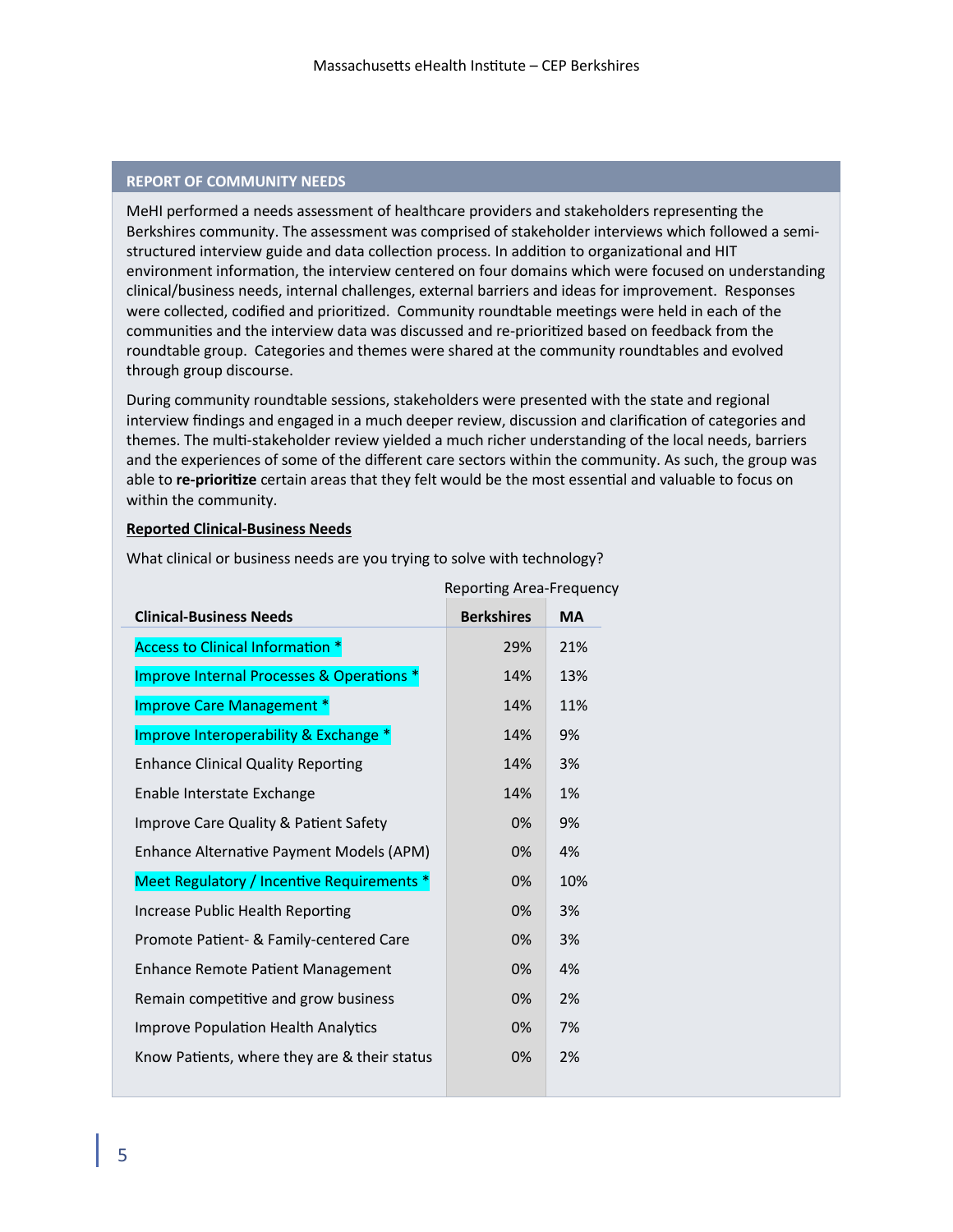### *\*Identified as a top priority need during community roundtable*

The most frequently cited areas of clinical and business needs reported in the Berkshires community interviews centered on the abilities to improve and enhance *Access to Clinical Information*, *Internal Processes and Operations, Care Management, Interoperability and Exchange, Clinical Quality Reporting* and *Interstate Exchange*. These are mostly consistent with the interview findings across the state with two notable exceptions – *Improve Care Quality & Patient Safety*, and *Meeting Regulatory/Incentive Requirements* were more frequently reported as an area of need by stakeholders across the state than by those interviewed in the Berkshires community.

### *Care Coordination*

There were multiple comments from interviewees surrounding the challenges to manage and consolidate systems and standardize interfaces and exchanges. This included the need for facilitating their local HIE and increasing collaboration with other regional HIEs such as the Pioneer Valley Information Exchange (PVIX).

Comments were also made regarding the need for enhanced closed loop referral processes. It was suggested that if organizations could have the ability to view referral appointments (i.e. date, time) they could better ensure patient compliance. Additionally, the local hospital system is currently implementing an HIE to facilitate exchange and clinical data repository in response to the high need for care management and coordination. Generally it was agreed that care coordination needs to be improved overall with the effect being improved quality and safety for patients. Bi-directional sharing of patient information was discussed by the group as being very important but unfortunately hampered by consent issues. It is especially necessary for high risk patients, i.e. behavioral health and substance abuse patients. Providers need to see the complete picture to provide the best and safest care. Another commenter mentioned that adequate care coordination is also necessary for proper and successful EHR implementation by explaining that "it is all connected."

#### *Operations and Interoperability*

The need for streamlining encounters using EHR tools was another identified need during the interview process. These comments were mentioned by provider organizations with multiple sites and/or utilizing disparate EHRs. Also mentioned was the need to standardize data, interfaces and exchanges.

Building off of the need for improved care management is the need for improved interoperability and exchange, especially regarding the ability to identify which organizations and vendors are connected to the HIway or other HIEs and to understand their exchange capabilities. There was also discussion about the need for improved data exchange internally within organizations as well.

Provider organizations discussed their frustration with gathering data needed for quality reporting and how improving the process would be highly beneficial. Also noted is the need to focus on "little data" and the emerging trend of mobile health. This was discussed as being on the horizon and the need for tracking and warehousing this data is imminent.

Demographically, the Berkshires community shares patients with Vermont, New York and Connecticut. Eventually there will be a need to have the ability to exchange data across state lines.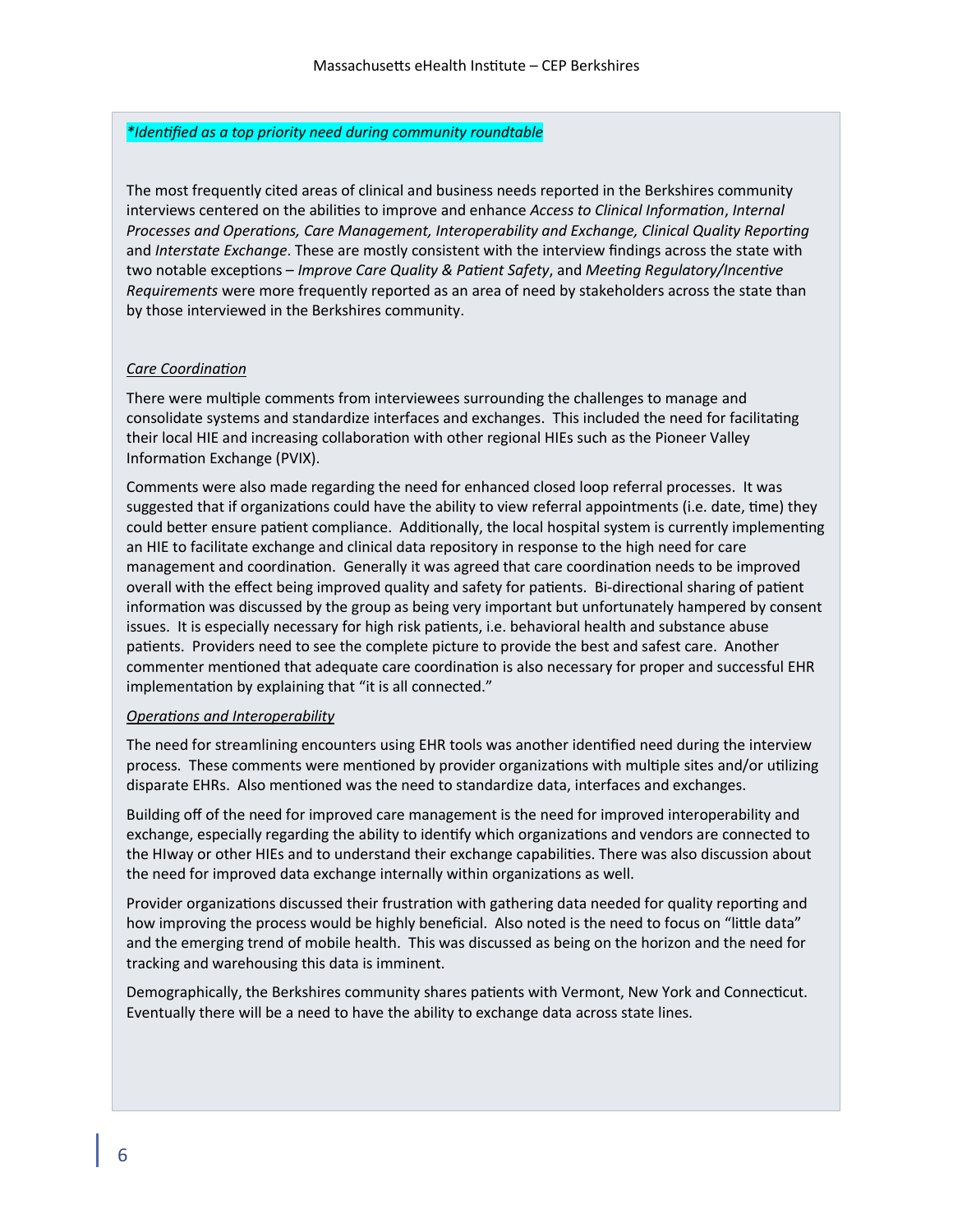# **Community Priority Needs**

The community group was able to identify a few priority areas of need. It was clear from the interview responses and the widely attended community roundtable that the issues of collaboration around healthcare technology and exchange are important for this community. The CFO of the health system as well as the state representative for Berkshire County both attended the roundtable event and provided valuable input and leadership.

By far the largest issue facing the community is the need to provide more coordinated and integrated healthcare (from an information viewpoint). They felt that by improving care coordination holistically across the community, they and their patients would benefit the most from these efforts. It was discussed that by improving care coordination, other important goals would be supported, such as having good, actionable data for population health measurement, improvements in healthcare costs by reducing duplicative testing and diagnostic services and overall improved patient safety and fewer adverse events, all culminating in safe, more effective and cost efficient healthcare services.

The community group specified the following *priority needs* to address;

- 1. Inform primary care providers when one of their patients is admitted to the hospital emergency department (ED) and when the patient is discharged.
- 2. Make available the clinical notes from all providers treating the patient, whether PCP, behavioral health, PACP and/or hospital.
- 3. Exchange discrete clinical data for specific purposes such as medication lists for medication reconciliation, active problem list, allergies, adverse reactions and vital signs if they can be incorporated into EHRs or a shared clinical summary.
- 4. Send/receive clinical information from hospitals to post-acute care providers upon discharge

### **Reported Internal Challenges and External Barriers**

### **Internal Challenges**

What are your top HIT related challenges within your organization?

| <b>Internal Challenges</b>                 | <b>Berkshires</b> | <b>MA</b> |
|--------------------------------------------|-------------------|-----------|
| Technology Insufficient for Needs *        | 40%               | 9%        |
| Internet Reliability                       | 20%               | 1%        |
| <b>Meeting Regulatory Requirements *</b>   | 20%               | 4%        |
| Sensitive Information Sharing and Consent* | 20%               | 3%        |
| Meeting Operational and Training Needs     | 0%                | 15%       |
| Managing Workflow and Change               | 0%                | 14%       |
| Lack of Staffing Resources                 | 0%                | 25%       |
| Lack of Financial Capital *                | 0%                | 22%       |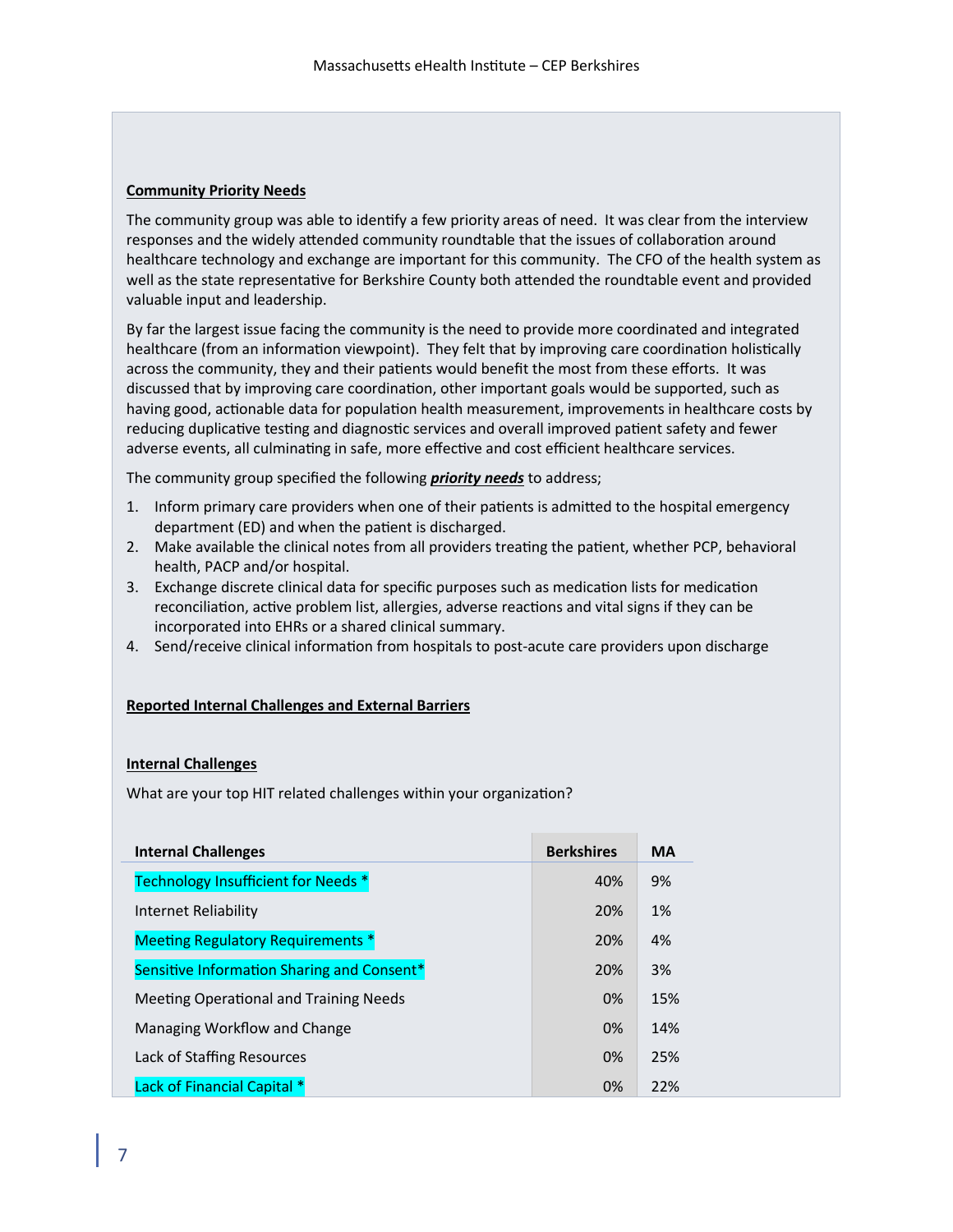| Market Competition and Merger Activity             | 0% | 1% |
|----------------------------------------------------|----|----|
| Lack of Data Integration - Interoperability *      | 0% | 3% |
| Data Relevancy                                     | 0% | 0% |
| Improve Medication Reconciliation                  | 0% | 0% |
| Leadership Priorities Conflict with IT Needs<br>0% |    | 2% |

*\*Identified as a top priority challenge during community roundtable*

The most frequently cited internal challenge reported in the Berkshires community interviews centered on the issue of *Technology Insufficient for Needs*. Also mentioned but not as frequently were *Internet Reliability, Meeting Regulatory Requirements* and *Sensitive Information Sharing and Consent*. These internal challenges for the Berkshires are not consistent with the most commonly reported internal challenges across the state where *Lack of Staffing Resources* and *Lack of Financial Capital* were cited most frequently.

# *Technology*

Frequently mentioned as an internal challenge was that organizations were lacking sufficient technology to meet healthcare IT needs. Technical resources, such as lack of proper bandwidth and the need for hub services, fell under this category. Communication and collaborative services are needed to support interoperability and there was a clear desire to improve technology so that organizations can improve telemedicine and integrative care capabilities. Also mentioned were the need for improved HISP to HISP capabilities and normalization of clinical data. The general message was that technology is not up to the standard of what providers are required to do and this hampers their abilities to achieve other priorities.

Problems with reliability of speed of internet, part fiber and part hosting ISP, was also mentioned. One commenter described that when a system crashes, it is necessary to go to paper which then requires transcription into the system. This is an iterative problem which continues to be an issue for provider practices.

### *Regulatory Requirements and Sensitive Information*

Generating interest in patient portals, primarily for meeting Meaningful Use requirements was another internal challenge shared by stakeholders. One commenter felt that a large part of this problem was due to patient demographics in the region and that regulators need to recognize the differences in patient populations and adjust their measures and incentives accordingly. There were additional comments that there are too many portals and this is confusing for patients, leading to a lack of interest in using them. Tying back to the *Technology* section, commenters felt that regulatory incentives are not aligned with the technology available to them.

The process of authentications and authorization for access to data was noted as another internal challenge. This process is necessary for the purposes of data exchange and can be costly and time consuming for provider organizations.

### *Financial*

The high costs of HIT, especially for smaller practices, was noted as a significant internal challenge. Many practices cannot afford to develop what is needed to effectively share patient information electronically. Many simply lack the capital to invest. Also discussed was the remoteness of the Berkshires community. The region relies on investments made by Berkshire Health System (BHS), so these investments need to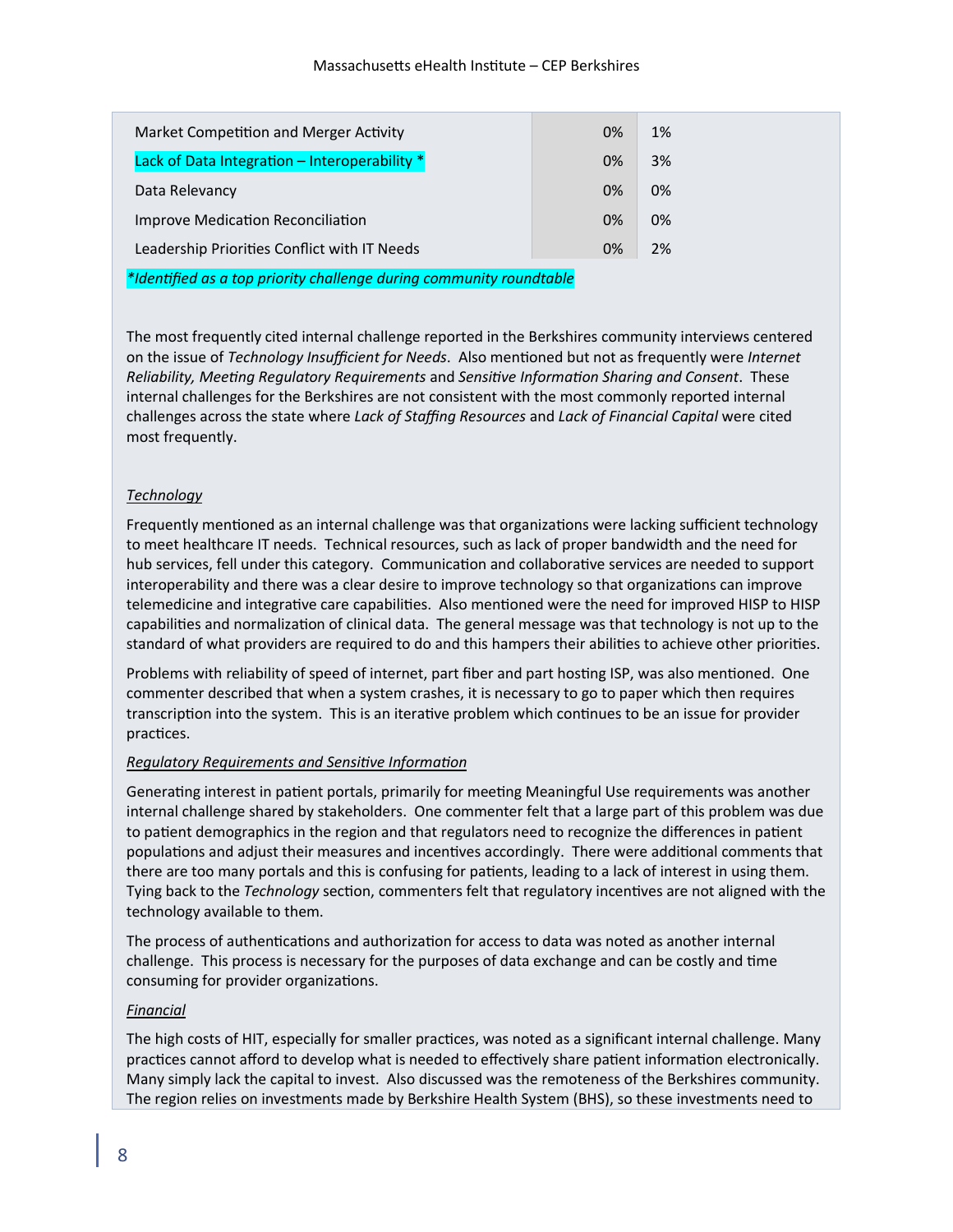be sound. Due to the lack of population density and reduced lives to spread the costs, their return on investment (ROI) is not as great as in more populated communities (i.e. Boston).

# **External Barriers**

What are your top environmental (external) HIT-related barriers impeding your progress?

| <b>External Barriers</b>                                      | <b>Berkshires</b> | <b>MA</b> |
|---------------------------------------------------------------|-------------------|-----------|
| Lack of HIE / HIway Trading Partners & Production Use Cases * | 29%               | 23%       |
| <b>Meeting Regulatory Requirements</b>                        | 14%               | 19%       |
| Lack of Interoperability and Exchange Standards *             | 14%               | 23%       |
| <b>Market Confusion</b>                                       | 14%               | 1%        |
| Vendor Alignment *                                            | 14%               | 4%        |
| Market Competition & Merger Activity                          | 14%               | 4%        |
| Sensitive Information Sharing and Consent *                   | 0%                | 6%        |
| Cost of Technology / Resources *                              | 0%                | 9%        |
| Lack of HIE / HIway Education *                               | 0%                | 6%        |
| <b>External Attitudes and Perceptions</b>                     | 0%                | 1%        |
| Lack of EHR Adoption                                          | 0%                | 1%        |
| Lack of Reimbursement/Unreliable Payments                     | 0%                | 2%        |

*\*Identified as a top priority barrier during community roundtable*

The most frequently cited external barriers reported in the Berkshires community interviews centered on lack of *HIE/HIway Trading Partners and Production Use Cases*, the abilities to meet *Regulatory Requirements* and lack of *Interoperability and Exchanges Standards*. These are consistent with the most commonly reported external barriers across the state. *Market Confusion, Vendor Alignment* and *Market Competition & Merger Activity* were additional barriers cited in interviews conducted in the Berkshire community.

# *HIE / HIway Partners and Production Exchanges*

There were many comments on the topic of the Mass HIway and other HIE networks. There remains much market confusion regarding the capabilities, pathways for HISPs and various EHR vendors. Not knowing which other organizations are on the Mass HIway and available to connect was mentioned frequently along with concerns about HIE / EHR maturity of trading partners. Another concern was HISP to HISP connections and that vendors are not interested in addressing provider's needs with the functionalities of their products.

# *Regulatory*

The difficulty managing and meeting regulatory, payer and program requirements was cited frequently by community stakeholders. One commenter felt that new mandates are issued before prior mandates are reasonably resolved, making it nearly impossible for providers to keep up with requirements. Particularly, the smaller organizations really struggle with regulatory requirements. They do not have the resources (time and money) needed to comply. Also, multiple comments and concerns were expressed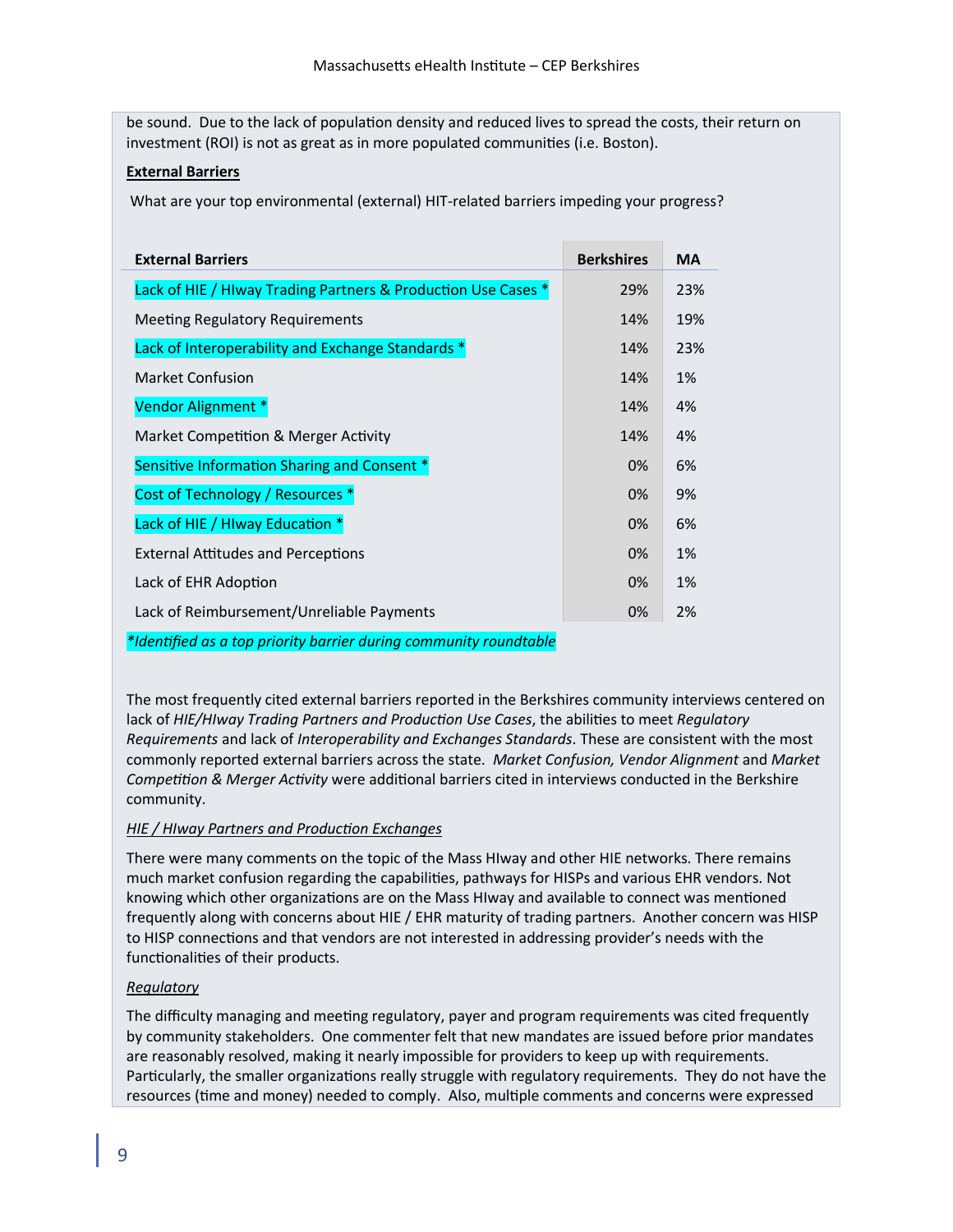regarding privacy and security, and understanding and operationalizing consent and disclosure requirements. The need for multiple consent forms makes the process very difficult and the consents don't always align with patient needs. One commenter stated that the opt-in requirement is the "crux of the consent problem" and has become a substantial administrative burden.

# *Vendor Alignment*

Vendor alignment issues were noted as a significant barrier in coordinating exchange with other organizations / vendors. Many organizations are still waiting for vendors to complete the HISP to HISP connections. There was a general sense of vendors being too focused on the financial needs of organizations and not on clinical needs. Discrete data is least helpful for clinicians – they need to see clinical notes and the "thought process." Ultimately the group agreed that there is a need for both discrete data and clinical notes and it is not an either / or situation. Both need to be accurately captured and maintained in EHR systems.

# *Market Confusion & Competition*

Also mentioned was confusion over the use of HIEs and the HIway. As mentioned previously, BHS is implementing its own regional HIE. Many providers in the Berkshires share patients with the Pioneer Valley and need to utilize PVIX as well. Additionally there is confusion regarding the use of the Mass HIway. An interviewee commented on the desire to share data on HIEs but is concerned about competition and trust. This commenter fears that too much information may be available on the local HIE and that there needs to be a mechanism in place that only allows patient data exchange and not financial or provider information.

# **Community Priority Barriers**

During the community roundtable sessions, there was some discussion on whether certain items / issues should be reflected as internal challenges or external barriers. It was noted that in some cases, external barriers are realized as internal challenges. And in other cases, the internal challenges in certain organizations and sectors, such as BH and LTPAC, are creating external barriers for other stakeholders.

Internal challenges and external barriers are combined here to mitigate and align these perspectives, and where possible identify barriers that would have the biggest impact for the most stakeholders, if removed.

The community group specified the following *priority barriers* to addressing needs;

- 1. The regulatory / consent models required to share sensitive patient information across care settings and organization is too burdensome and inhibits care coordination, especially as it relates to behavioral health and substance abuse.
- 2. Time, difficulty and cost of integration for small-medium size providers is high. Without technical and financial assistance, it will be nearly impossible for independent providers or groups to integrate at the levels required for reliable and consistent care coordination.
- 3. Lack of clarity on the use of the tools. For example, the HIway versus the local exchange versus other methods such as lab interfaces.
- 4. Lack of vendor alignment and capable electronic health record (EHR) systems at some organizations.
- 5. Funding is difficult in the Berkshires due to the lower population density to help fund investments in technology.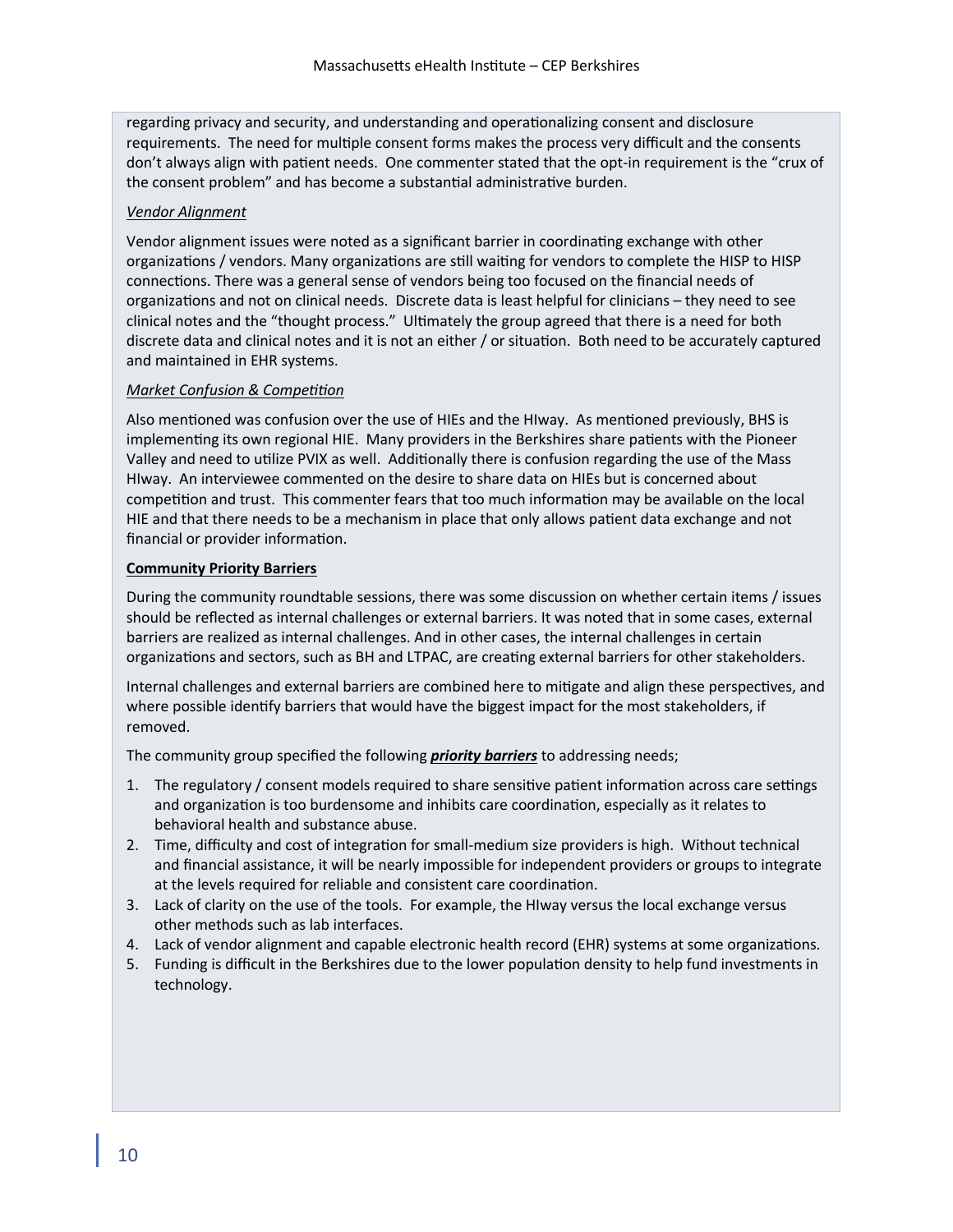### **Reported HIT Improvement Ideas**

What are your top ideas where technology (or technology related policy) may improve healthcare in Massachusetts?

| <b>HIT Improvement Ideas</b>                      | <b>Berkshires</b> | <b>MA</b> |
|---------------------------------------------------|-------------------|-----------|
| Enable Interoperability & Exchange *              | 50%               | 28%       |
| Better Align Program / Policy *                   | 17%               | 6%        |
| Improve Vendor Cooperation *                      | 17%               | 3%        |
| <b>Promote Costs Savings *</b>                    | 17%               | 3%        |
| <b>Increase Education &amp; Awareness *</b>       | 0%                | 15%       |
| Provide Funding & Resources                       | 0%                | 10%       |
| <b>Access to Clinical Information</b>             | 0%                | 8%        |
| <b>Improve Care Transitions</b>                   | 0%                | 3%        |
| Enhance Alternative Payment Model (APM) Reporting | 0%                | 0%        |
| Enhance Reporting to State                        | 0%                | 2%        |
| Know Patients, where they are & their status      | 0%                | 1%        |
| <b>Enable Population Health Analytics</b>         | 0%                | 4%        |
| Improve Care Quality & Patient Safety             | 0%                | 6%        |
| <b>Expand Consumer Engagement Technologies</b>    | 0%                | 3%        |
| Improve Care Management                           | 0%                | 6%        |

*\*Identified as a top priority idea during community roundtable*

The most frequently cited improvement ideas centered on *Enable Interoperability and Exchange, Better Align Program / Policy, Improve Vendor Cooperation* and *Promote Cost Savings*. These were somewhat consistent with the most commonly reported ideas across the state in that *Interoperability and Exchange*  was the most frequently cited improvement idea. The Berkshire community differed from the state in its less frequent responses for *Provide Funding and Resources* and *Access to Clinical Information*.

### *Education and Awareness*

Although this category was not a priority from the community interviews, it was a matter of great discussion at the roundtable meeting. There were many comments to increase HIT education and awareness and to provide clear, consistent messaging on HIway / HIE matters. Also mentioned was the need for education and support resources, not just for providers but patients as well. For patients specifically, there needs to be an education / awareness campaign to allay their fears about data security and their personal information being stolen. This fear is a real barrier when consent is being requested. One commenter stated that patient education is always necessary and must be continuous. Also, efforts to reduce the stigma of behavioral health through education was a topic of discussion. This data needs to be included in the patient's record for a complete representation of their health.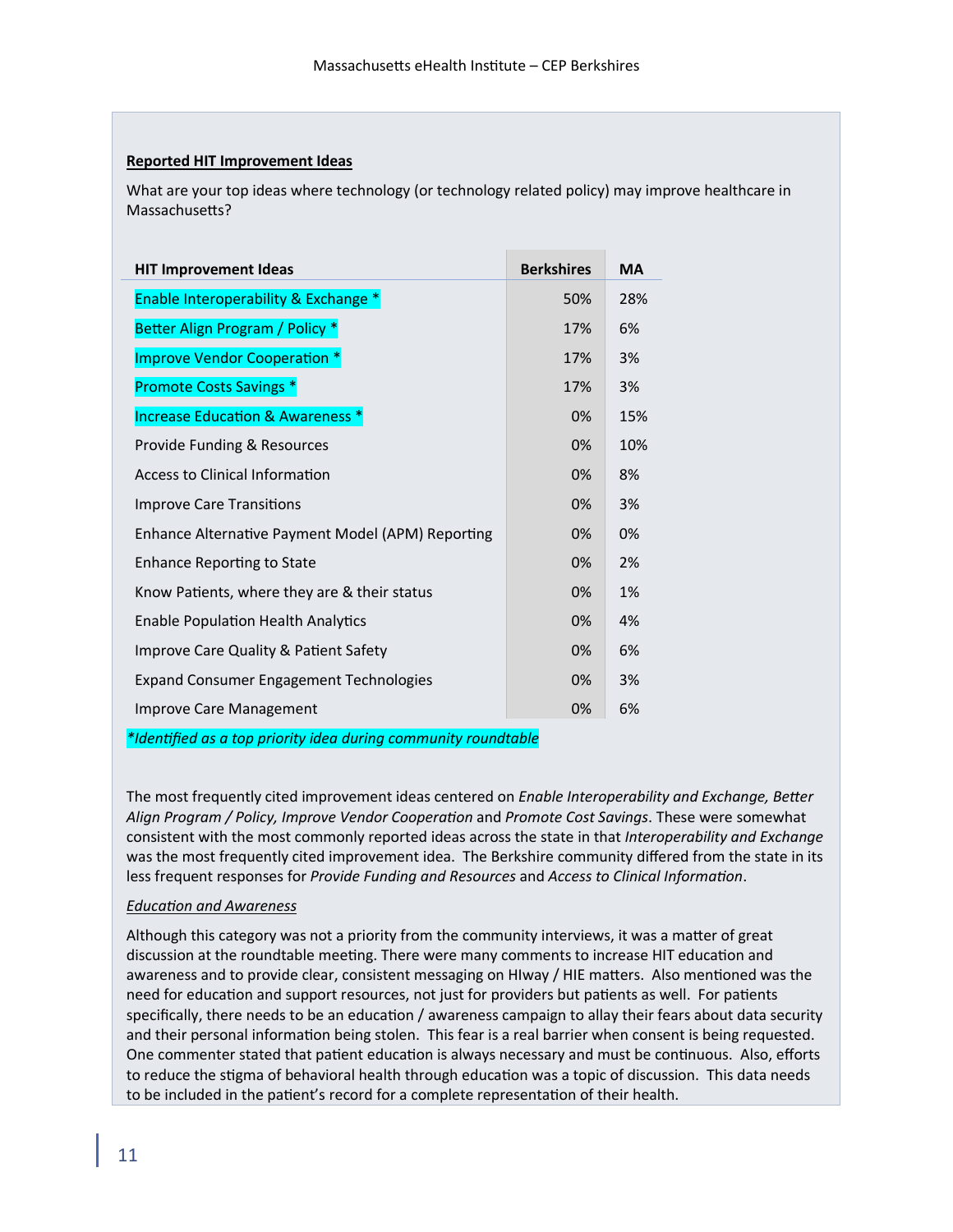## *Interoperability and Exchange*

There were multiple comments / requests to improve coordination of systems and advance interoperability between trading partners. Again, the discussion led to the need to improve the content and accuracy of data exchanged with behavioral health (or any type of "sensitive" information).Another angle on this topic mentioned by the group was the difficulty of having contracted clinicians and the inability to "parse out" data in individual EHRs even though they are sharing patients. One idea suggested that would address this problem would be the ability to use patient data packets to be shared between providers, possibly read only or could be re-written with privileges. Another improvement idea for interoperability and exchange is to develop a universal patient data storage and collection format so that information can be "fetched" by providers that need it. This data would need to be loaded bidirectionally.

# *Align Program / Policy*

As was discussed in the External Barriers section, the group felt that program / policy regulations were not always realistic for the regional demographics. In essence, the group felt that regulations were hampering their progress, not supporting it. Of mention was the affect misaligned policies has on smaller providers, specifically specialty practices. One commenter stated that specialists are even further behind than larger practices with their incentives to use EHRs. Because of the time and cost resources associated, some feel the incentive is not there. This discussion was summed up with a comment that financial, regulatory and technology need to align for providers to be successful. Currently, these three things are not in sync.

Another comment that fell under this category was the idea that incentive programs should provide technical support to providers while also addressing sustainability plans and measures. Often "big name" programs require increased administrative overhead for the provider, usually because the regulations are often ahead of technology available. Also mentioned was the government's "serious lack of effective feedback mechanisms."

### *Vendor Costs*

Finally, there were some specific ideas for vendor cooperation and promoting cost savings. It was expressed that often the focus of vendors is financial and not clinical. Also, vendors don't want to share data. One commenter recommended forming user groups that collaborate by sharing best practices and creating tools to achieve workaround ideas for what their EHRs aren't doing for them.

Many felt that vendors need more regulation. Currently, regulations only call for HIPAA compliance on EHRs, but there needs to be more. Government should require that databases are portable, either by patient record or by the total practice. Unique patient identifiers was mentioned at this point as a way that vendors could address the clinical needs of providers.

Affordability of systems and platforms is a struggle for many providers. Although specific ideas for reducing costs were not suggested, there was consensus that some sort of vendor control needs to be in place to contain these costs.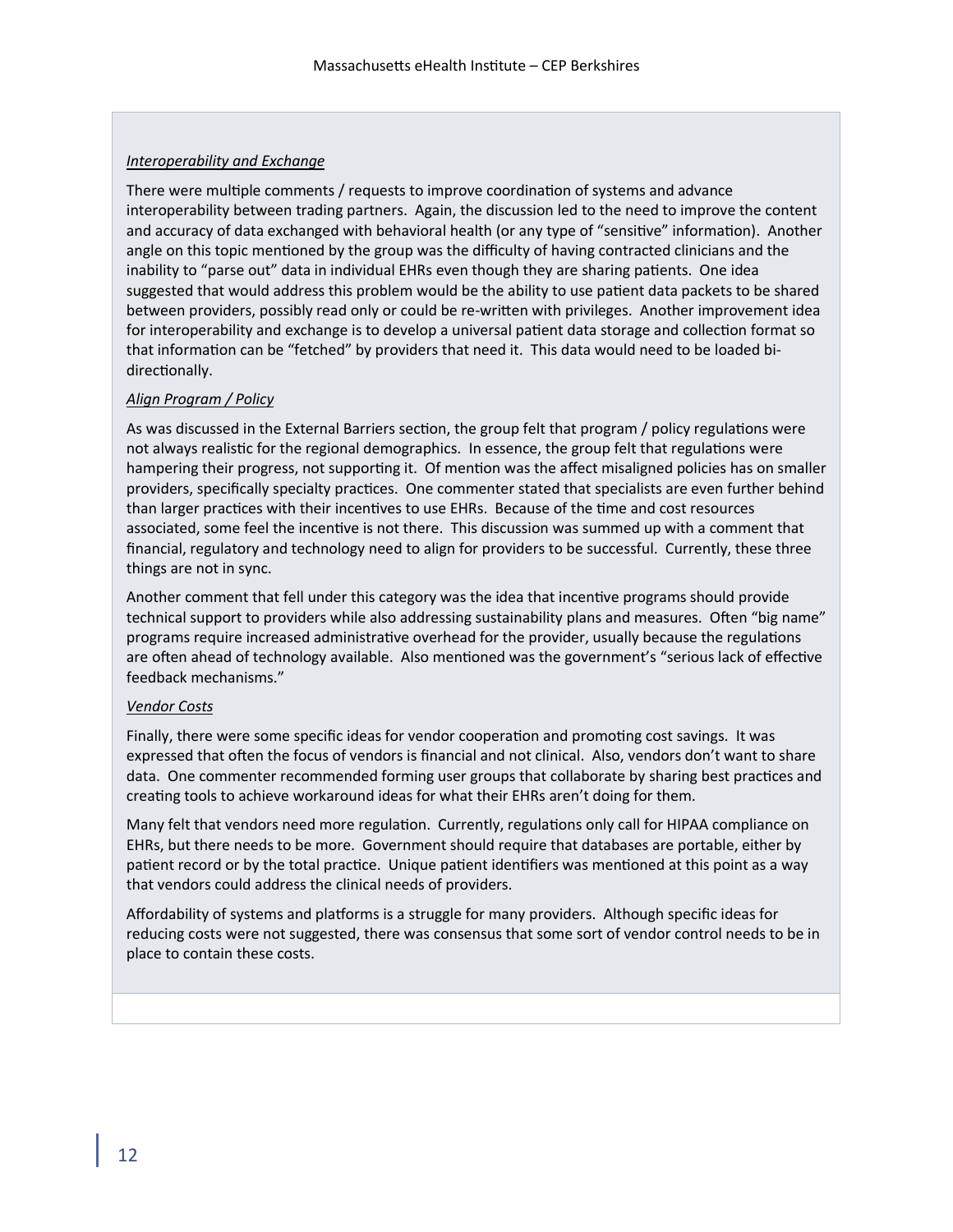# **IDENTIFIED eHEALTH PRIORITY AREAS**

- **1** Notifications for patient admissions and discharges from the Emergency Department to Primary Care Provider.
- **2** Share clinical notes with all providers treating patient.
- **3** Share clinical data beyond notes.
- **4** Discharge summary and instructions to LTPAC.

# **HIT IMPROVEMENT IDEAS**

| 1              | Define a set of local, regional and state uses of HIT and HIE to meet the goal of improving<br>care coordination, prioritize these as a community, with time, cost and technology scope<br>definitions, then begin from the highest priority in solving the challenges. |  |
|----------------|-------------------------------------------------------------------------------------------------------------------------------------------------------------------------------------------------------------------------------------------------------------------------|--|
| $\overline{2}$ | Support and build upon the local exchange platform to enable more rapid development and<br>adoption by the community.                                                                                                                                                   |  |
| 3              | Identify where specific gaps are in the community such as the need for an interface to the<br>Brien Center (behavioral health), then address gaps in the prioritization across the<br>community in a coordinated effort among all organizations.                        |  |
| 4              | Identify opportunities to leverage or re-use work developed elsewhere or in other<br>communities to bring to the Berkshires to help solve challenges.                                                                                                                   |  |
| 5              | Identify funding sources to help build a sustainable infrastructure for exchange. Leverage<br>already-made investments and build open, re-usable pathways and methods that work for<br>all.                                                                             |  |